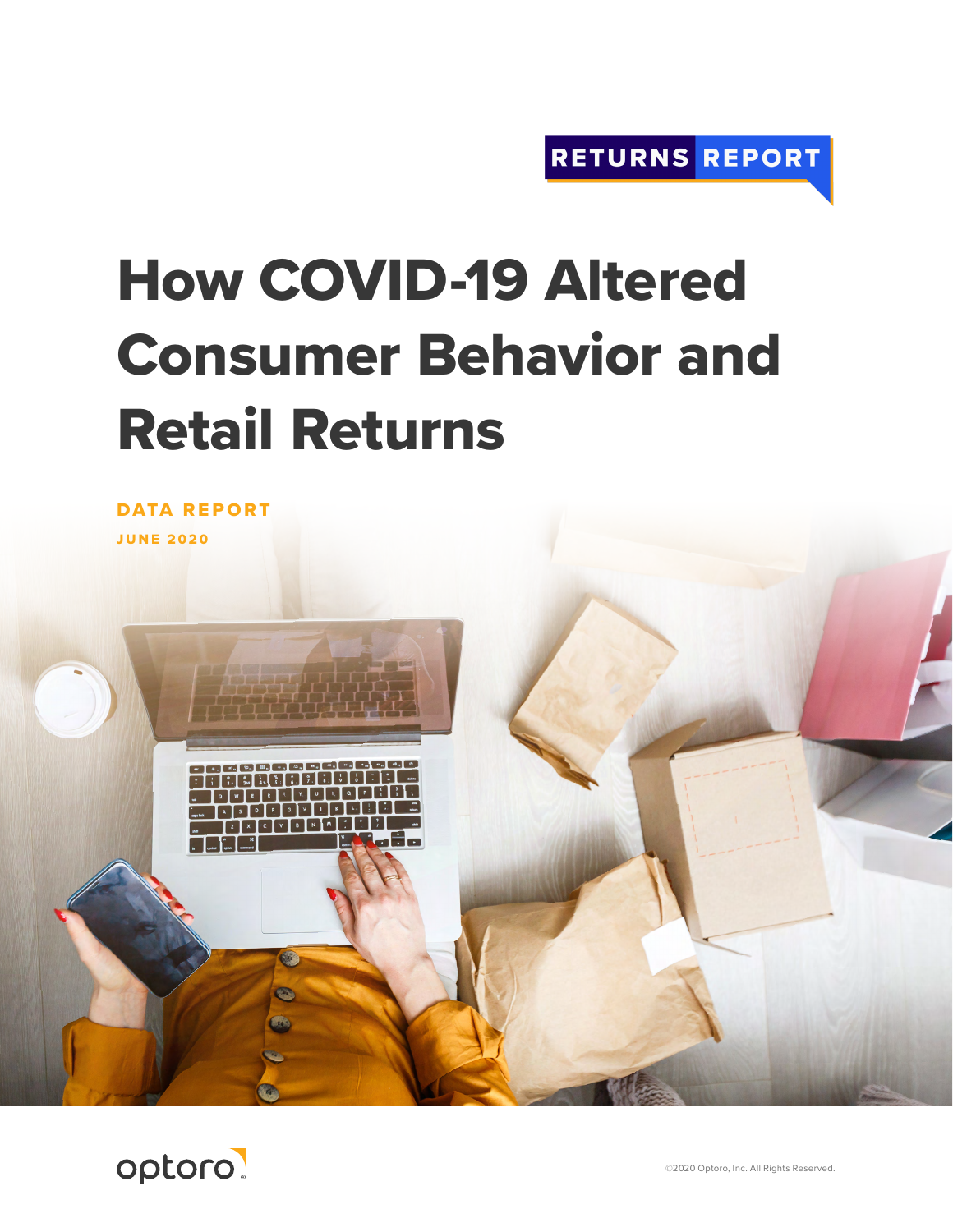## **Over the last three months, we've seen the COVID-19 pandemic disrupt retail as we know it.**

As stores shuttered, consumers moved increasingly online–both to shop and to return. In May, [we reported](http://info.optoro.com/returnsreportdatareport) that average weekly return volumes flowing through Optoro's Returns Management solution decreased by 20%, but predicted that many retailers would see regional returns spikes as stores re-opened.

To further understand the consumer sentiment and behavior driving the shifts in returns patterns, we surveyed over 2,000 US consumers<sup>\*</sup> to find out what motivated them to shop and return—or NOT shop and return—during the isolation period.

\*2039 US consumers were surveyed between May 8-10, 2020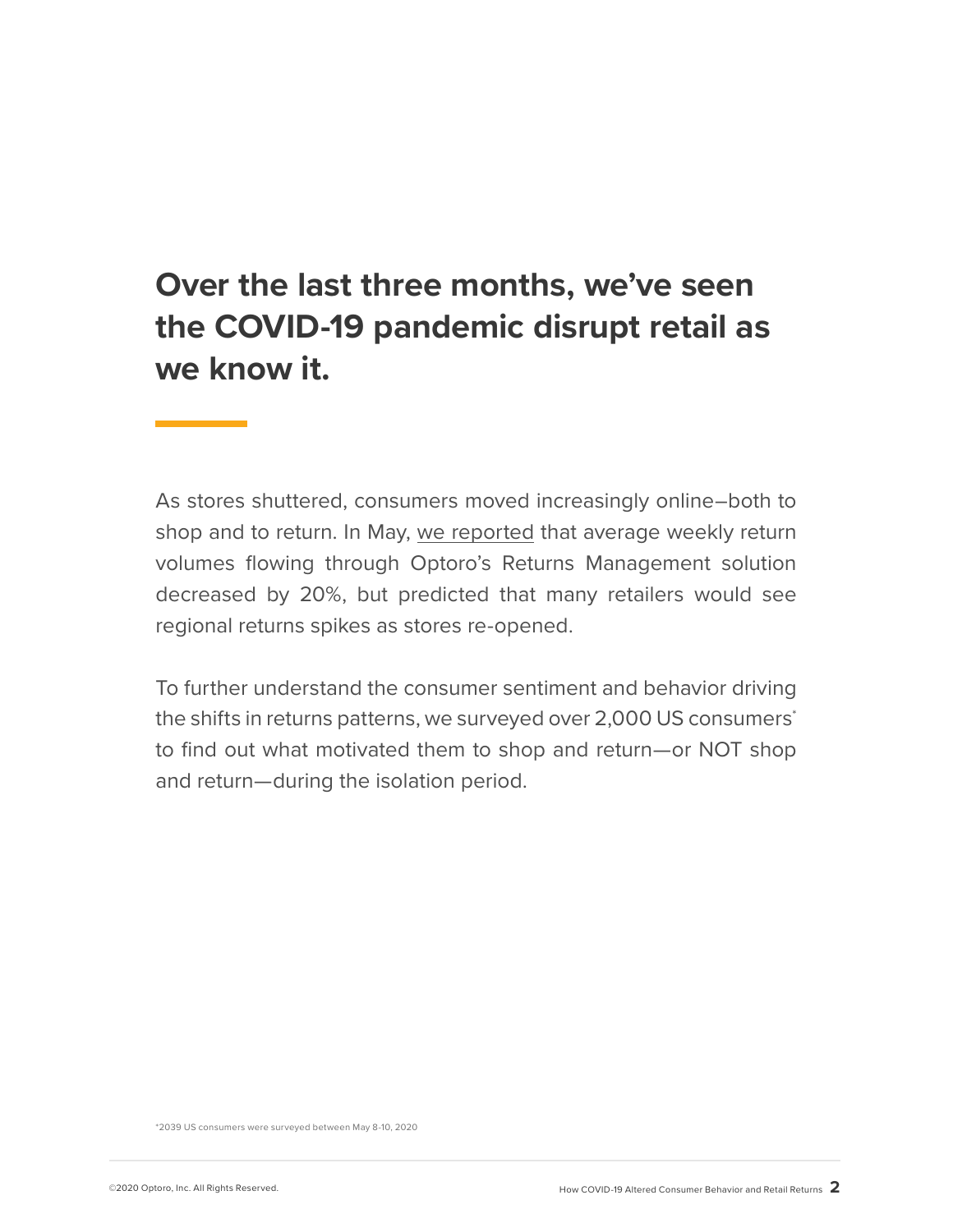## **How Store Closures Affected Return Habits**

Before the COVID-19 pandemic hit, we found that 66% of shoppers preferred to return items to stores, as opposed to online.<sup>1</sup> But with stores closed, both retailers and consumers needed to adjust returns policies and habits.

In earlier consumer research, we found 89% of consumers who had recently made a return, checked the return policy before they even purchased an item.<sup>2</sup> And many retailers decided to extend their return policies to make up for the fact that consumers could no longer use their preferred method. **According to our latest research, one third of consumers took advantage of those extended return periods and actually made a purchase BECAUSE of it.** Younger shoppers especially appreciated the flexibility as 40% of 18-29 year olds were motivated to make a purchase because of an extended return policy, as opposed to only 14% of shoppers 60 and older.

We also found that **one in three people indicated that they held onto one or more returns during the isolation period, waiting for stores to reopen.** And we discovered that younger shoppers were more likely to alter their returns habits, as 40% of 18-44 year olds were holding onto a return, whereas only 19% of shoppers 60 and older were.



**CONSUMERS HOLDING ONTO ONE OR MORE RETURNS**

And as stores continue to open across the country, we expect that this behavioral shift will continue for some time. **At 44%, almost half of younger consumers say they still won't feel comfortable going to stores once they reopen.**

- 1 Holiday Returns Consumer Survey, Optoro, February 2020.
- 2 Retail Returns and the Consumer Experience, Optoro, 2018.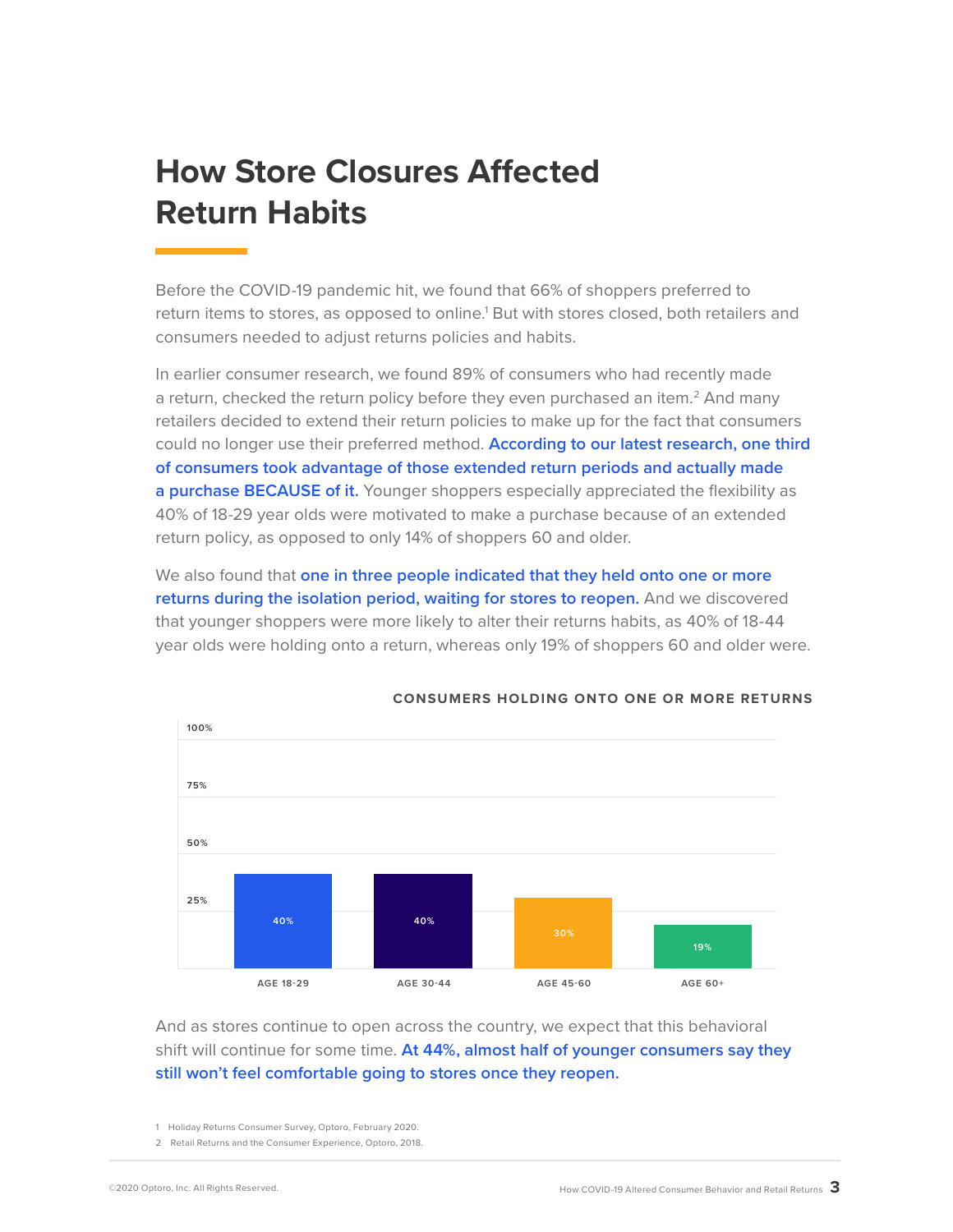### **How Retailers Can Adapt**

As we've reported previously, a negative returns experience can deter 89% of consumers from becoming repeat customers, so it's imperative that retailers adapt to changing consumer needs.

Return policies should be re-evaluated to extend return time windows, even as stores reopen. Retailers should also examine return methods and ensure that they're offering safe and convenient returns options such as curbside drop-offs, online returns, and contactless store returns—which is especially important for those who cater to younger consumers.

# **How Safety Concerns Affected Returns Habits**

While most shoppers previously preferred to return items to stores, **31% mailed in an item during the isolation period and 44% said that they would continue to use that method even once stores reopened.** 

Again, we saw that age plays a factor in returns habits as a majority of respondents aged 18-60 plan to continue returning by mail, while a majority of shoppers aged 60+ will continue to return in stores.

We also found that younger consumers exercised more caution when it came to other returns drop-off methods. 48% of consumers aged 18-29 and 50% of consumers aged 30-44 avoided dropping off a return at drop-off locations that remained open during the isolation period, compared to only 28% of those aged 60 and older.



#### **CONSUMERS WHO AVOIDED RETURNS DROP-OFFS DURING ISOLATION PERIOD**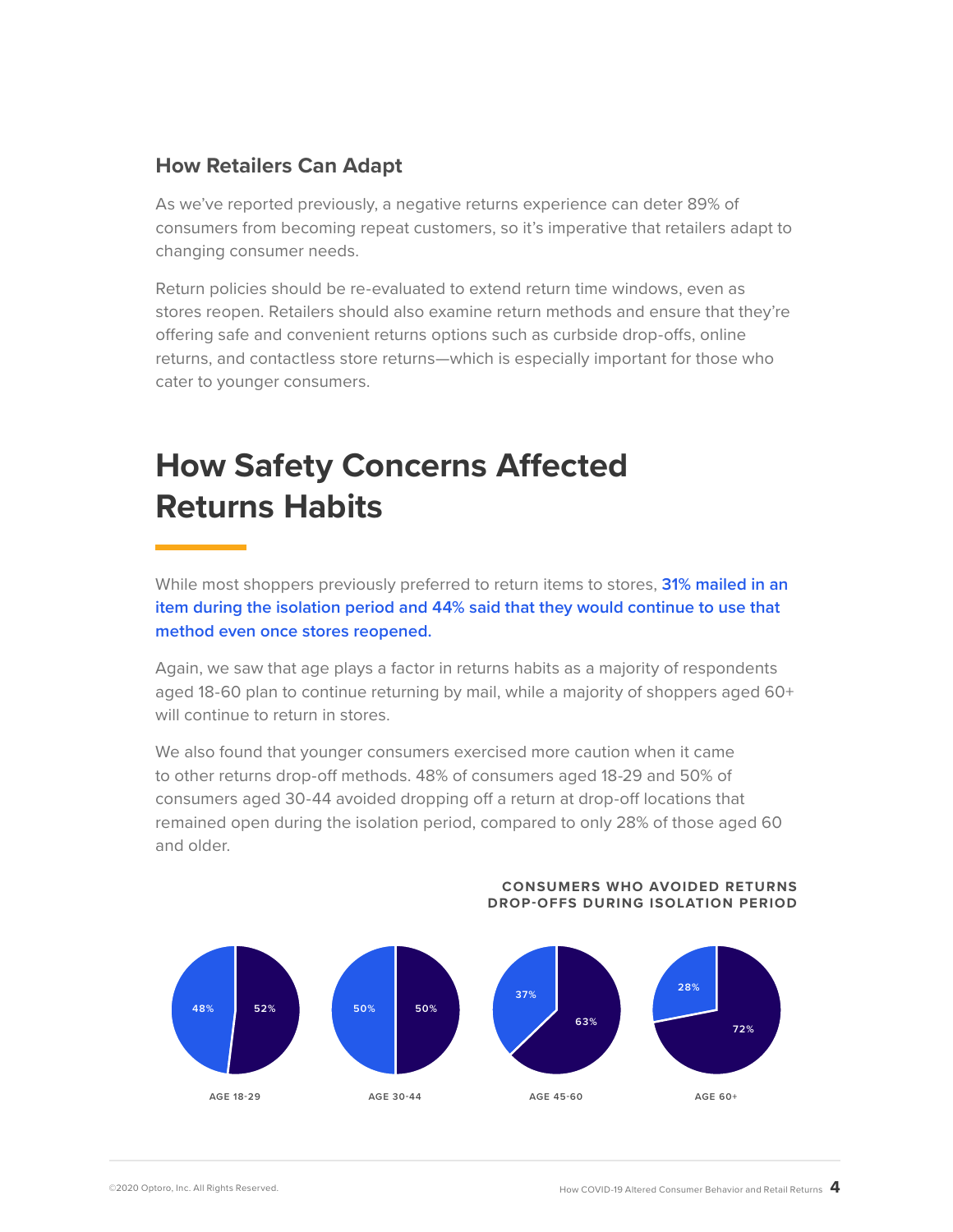### **How Retailers Can Adapt**

This signals a potential shift in returns habits that could last beyond the immediate crisis. Retailers should ensure that their online returns strategies provide a positive customer experience. Offering a self-service returns initiation portal and options for returns drop-offs can go a long way in retaining customers. **According to our research, females especially appreciate a self-service portal as their preferred method of returns initiation, more so than men.** 

And to appease store safety concerns, retailers should adopt returns methods that allow customers to feel more safe coming into the store. **[Offering express returns](https://www.optoro.com/2020/05/21/returns-report-reopening-a-guide-to-successfully-managing-in-store-returns/?utm_source=Hubspot&utm_medium=Email&utm_campaign=DataReport2)  [mobile portals that let customers queue up their return data](https://www.optoro.com/2020/05/21/returns-report-reopening-a-guide-to-successfully-managing-in-store-returns/?utm_source=Hubspot&utm_medium=Email&utm_campaign=DataReport2)** ahead of time or even dedicating certain areas of the store to be returns-only can quell fears.

# **How Financial Concerns Affected Returns Habits**

Retail store closures and safety concerns haven't been the only disruption in recent months—the economy has also had a major impact on consumption.

As of May 12, 2020, combined spending across all consumer categories dropped by almost 30% YOY.3

Of our respondents who made a return during quarantine, 35% of people aged 18-29 said their return was due to budget restrictions. Yet, as we reported in May, consumers are still shopping for certain categories of inventory that they deem essential. So while consumers may return an expensive luxury item, they could still be in the market for something that meets their new needs. And the return experience is an opportunity to offer a chance to convert returns into exchanges.

We found that **34% of respondents who made a return during quarantine used their refund to make another purchase with the same brand, while 14% used it to make a purchase from a different brand.** Offering a customer-friendly returns experience can prevent the loss of customers to another brand.

<sup>3</sup> How US Consumers Are Spending Differently During COVID-19, Visual Capitalist, May 21, 2020, <https://www.visualcapitalist.com/how-u-s-consumers-are-spending-differently-during-covid-19/>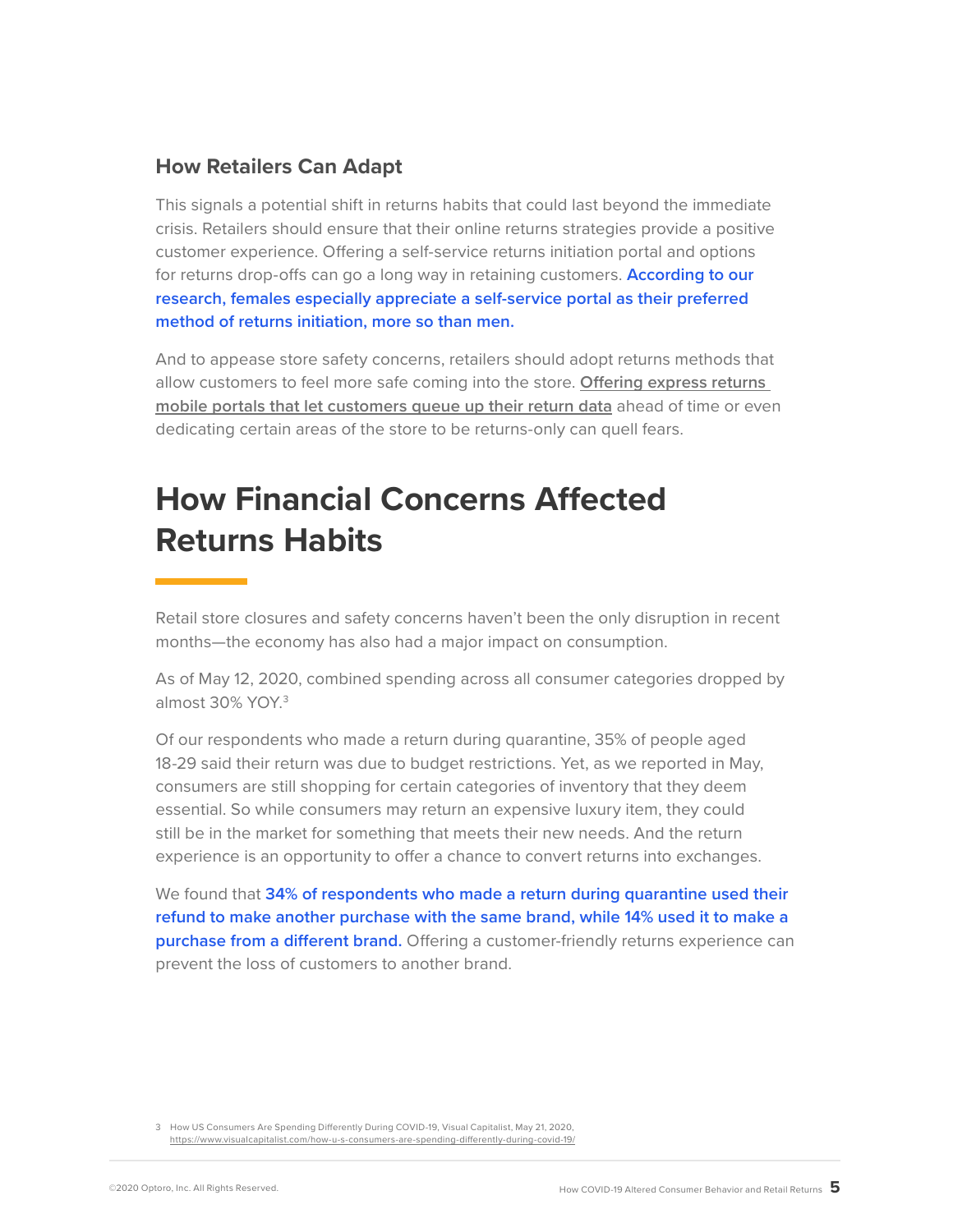### **How Retailers Can Adapt**

A quick refund is one of the most important returns considerations for many consumers. Offering an instant refund or credit can not only garner loyalty, but it can also spur shoppers to immediately shop again. And even for those cash-strapped consumers who won't immediately repurchase, they'll be more likely to return to shop in the future if they're provided with a positive returns experience.

We've also seen an increase in consumers looking to secondary markets for discounted deals. Vestaire Collective, a fashion retail site, has reported a 44% increase in listings this past month, and resale company ThredUp reported similar increases.4

While consumers are looking to curb spending, retailers can take advantage of secondary market channels by connecting returned and excess inventory to buyers looking for discounted goods.

### **Conclusion**

From store closures forcing altered methods of return, to increased safety and financial concerns, consumers' return habits have changed. While a majority of consumers once preferred to return to stores, many will now be looking for what they feel is the safest option. Re-evaluating return policies to allow for flexible return windows and contactless drop-off methods, shifting processes to optimize the online returns experience and embracing secondary markets can set retailers up for success in the post-COVID world.

4 As Retail Struggles, the Online Resale Market Is Booming, The Rob Report, May 18, 2020, <https://robbreport.com/style/accessories/online-fashion-resale-is-booming-during-the-covid-19-lockdown-2921981/>